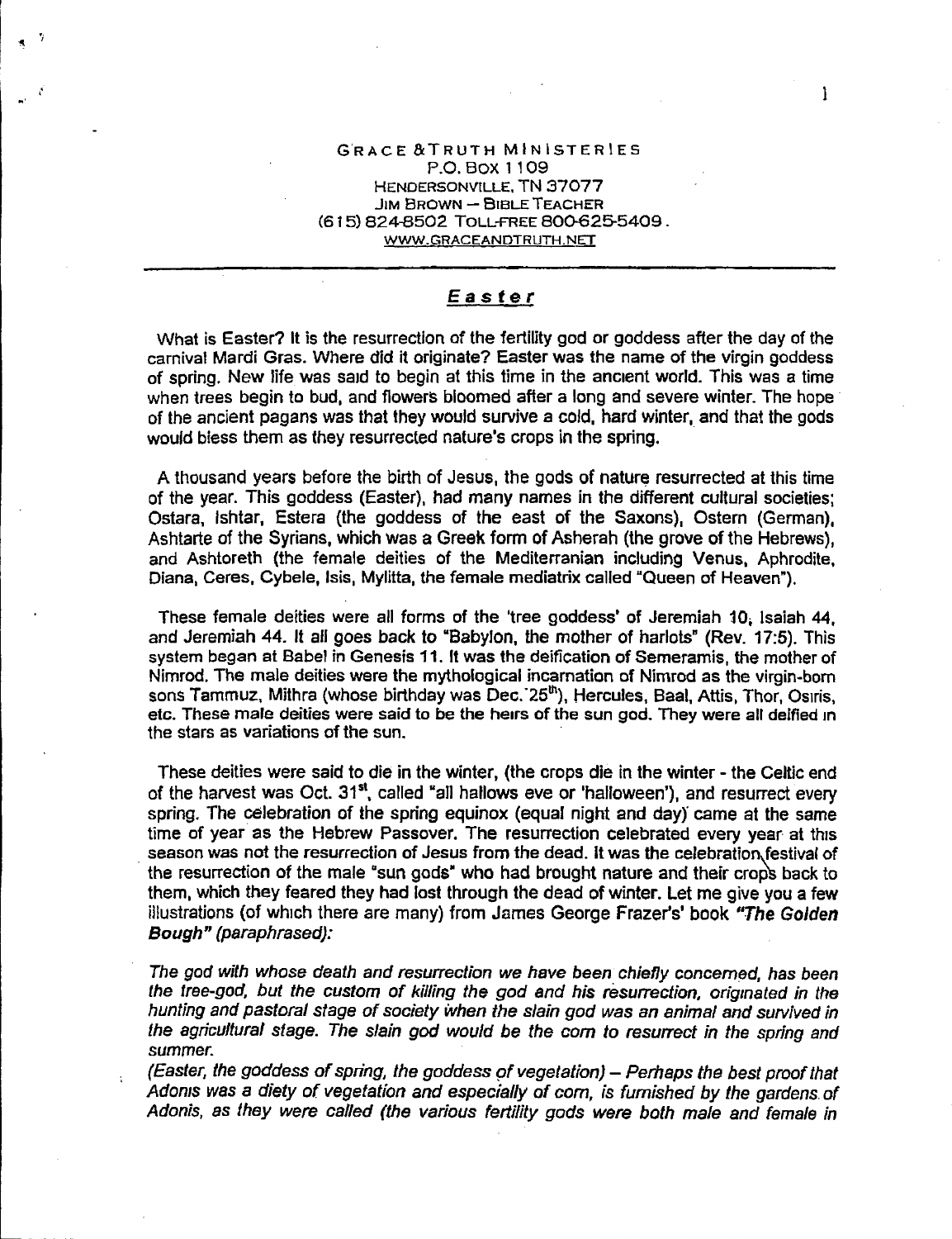*different socIeties). At.the festival of Adoms In western Asia and Greek lands, the death of the god was "annually"moumed.*

*At this annual festival, he* was *ceremoniously thrown into the sea* or *springs, and his revival (resurrection) was celebrated on the following day. In Sicily, gardens of Adonis are still sown in spring and summer. Syria celebrated of old* a *vernal (spring) festival of the dead and rising god.*

*Easter celebration of the dead -and the risen Christ* was *grafted upon* a *similar celebratIOn of the dead and nsen Adonis, which* as *we have seen reason* to *believe.* was *celebrated in Syria at the same season. The pagan festivals* of *Adonis, the sun god, are the patterns that the Roman Church used to pollute Christendom. Before the birth of Christ, the ancIent Adonis* was *said to have been born of* a *virgm in* a *cave near Bethlehem (the Saturnalia festival of Rome - Dec. 25<sup>th</sup>, the birthday of Mithra). If Adonis was the spirit of com (the fertility god of spring),* a *more suitable name for his dwelling place could hardly be found than Bethlehem, "the house of bread". He was worshiped there fong ages before the birth of Him, Who said, "/ am the bread* of *life"!*

*Another of these gods* of *fertility whose supposed death and resurrection had deep* roots *in* the faith and ritual of western Asia, was Attis. He (Attis) was to Phrygla what Adonis *was to Syria. Like Adonis, he was the god of vegetation, and his death and resurrection* was *"annually" mourned and rejoiced over at the festival in the spring.*

*Attis* as a *tree spirit - The bringing in of the pine tree (evergreen - lsa. 40:18.20) from the woods, decked with violets and woolen bands (Jer. 10:1-4),* ;s *like bringing in the May tree* or *summer tree (in the spring - Easter) in modem folk custom.*

*The effigy which was attached to the pine tree (Attis hung on* a *tree) was only a duplicate representative of the tree spirit Attis.*

Frazer, speaking of the supposed virgin-born Osiris in Egypt, and his son, Horus says, "the death and resurrection of the god were celebrated in many cities of Egypt".

The resurrection of the gods and goddesses of vegetation, i.e.: Easter, Adonis, Attis, etc., was about food and feasting. The greatest concern of the year's problems in the pagan world was how they were going to get through the dead of winter (al harvest's end) till the 1<sup>st</sup> harvest in the spring of the following year. They had a few primitive methods of storing food (drying, smoking. salting). If crops in the spring and summer were bad, their greatest fear was how to get through the winter without starving to death.

Famine was one of their greatest fears. Like modern man who fears being alone and facing darkness and hopelessness. they lit bonfires (turn on the lights) and partied all winter long. They called. these festivals, memorials and sacrifices to their gods. The last of these was called Fat Tuesday. or Shrove Tuesday. The French word Is Marcli Gras. The *carnival,* a type of visitation of *their* sun god in winter, had to die on the last day of the festival (carnival, Mardi Gras, Fat Tuesday). He would die at Mardi Gras. Mourning for the god would begin the next day on Ash Wednesday, and last for forty (40) days. The Roman Catholics adopted this and renamed it "lent". (Notice the parallels - Moses was on the mountain for 40 days, *it* rained 40 days for Noah, and Jesus was in the wilderness for 40 days). During that forty-day period, the worshipers would fast forty days. Then on the day of annunciation, March 25<sup>th</sup>, he would rise from the dead as the fertility god of vegetation. This was at the same time of the year as the Jewish Passover. Jesus was the Passover lamb of the Christian world, resurrecting at the Passover.

Giesler, speaking of the Eastern Church in the  $2^{\mathsf{nd}}$  century and in regard to Pascha (Passover) observances, says, "There is no trace of a yearly festival of a resurrection among them (speaking in reference to the Christians) for this was kept every Sunday (1<sup>st</sup>)

 $\overline{2}$ 

 $\blacksquare$ 

 $\mathbf{r}$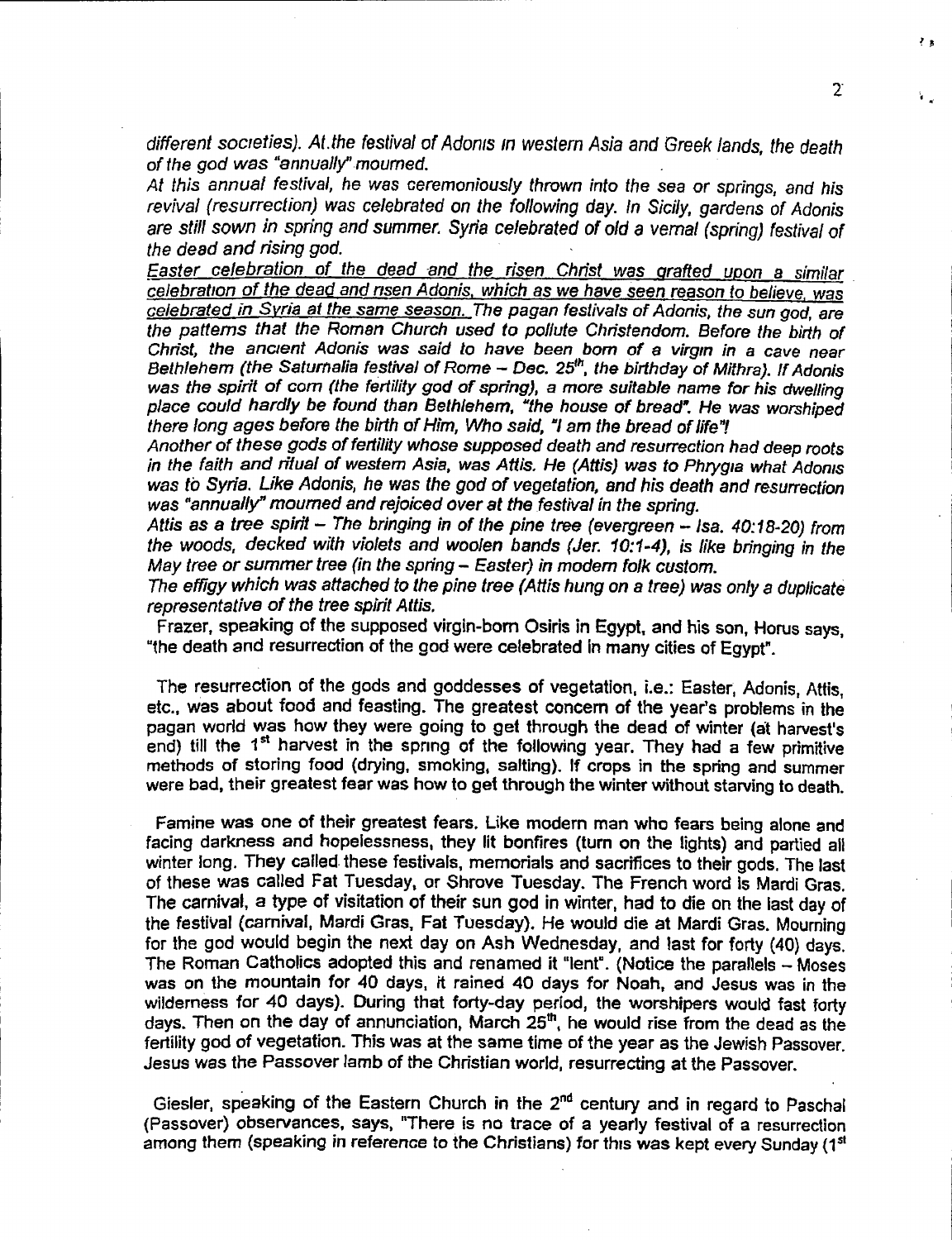day of the week}. One secular writer put it 'this way: "The 'day of the Lord' marked the weekly return of the day of the resurrection".

 $\cdot$ 

How did this shift of a yearly celebration of the resurrection in spring end up In the church? Listen to the words of Alexander Hislop in his book. "The Two Babylons":

*"Among the pagans, this 'lent' (40 day mourning for the sun god) seems* to *have been an indispensable prelimmary to the grea"t annual festival In commemoration of the. death and resurrection of Tammuz, which was celebrated by a/temate weepjng and rejo(bing and which in many countries, was considerably later than the Christian festival being\_ obsetved in Palestine and* Assyria *in June - therefore called .the month of Tammut". In Egypt about the middle of May, and in Britain sometime in April, to conciliate -the pagans (pacify them) to nominal* (a *minimum) Christianity, Rome pursuing it's usual. policy to took measures to get the Christian and Pagan festivals amalgamated: (blended*  $\overline{a}$  *or* woven), and by a complicated but skillful adjustment of the calendar, it was found no *difficult matter, in general, to get paganism and Christianity. now far sunk into idolatry in this and* so *many other things, to shake hands. This change* of *the calendar in regard* to *Easter brought* into the *church* the grossest corruption and the rankest superstition in *connection with the abstinence anent".*

Death in the ancient world was identified with winter (a the crops were dead). The reason of the festivals in winter, it appears, had several purposes. The people did not want to face a dark and gloomy winter without any happiness and good, cheer. They desired to offer sacrifice in order to appease their gods. The-festivals (carnivals) were a prelude to the death of their gods, which was followed by a 40-day mourning season. (lent). '

The carnival, meaning "farewell to the flesh", is exactly what the pagans celebrated in the festival before the death of their god in late winter. Mardi Gras is the French word 'Shrove (Fat) Tuesday' Dunng the carnival the people ate all of the "fat" and goodies, they could consume, hence the name; Fat Tuesday (Mardi Gras). Shrove Tuesday was the last day of the festival before Ash Wednesday, "when mouming.fortheir god began. The Roman Catholics brought this into their church, calling it a 'holy' festival. At the end of the 40 day mourning period, the spring goddess of vegetation. Easter, rose from the dead.

It was all a picture of the gods answering the prayers of their adherents. To the pagans, the resurrection of the tree goddess (the goddess of vegetation) meant' a horn of-plenty from springtime till harvest. When the first crops began to sprout, trees began to bud, and the bees began to pollinate the flowers; the pagans wanted to recognize and pay tribute to their god who brought them through winter. They venerated him by going to their pagan temples before dawn and watching the sunrise, worshiping him / her in this manner.

We see the first record of a sunrise service in Ezekiel 8:14-16:

14 - *Then he brought me to the door of the gate* of *the LORD's house whic.hwas toward the north; and; beholcl, there sat women weeping for Tammuz. (the women- wereweeping over the death* of *Tammuz - the sun god of Babylon, who must die before spong)*

15 - Then said he unto me, Hast thou seen this, O son of man? turn thee yet again, and *thou shalf see greater abominations than these.*

3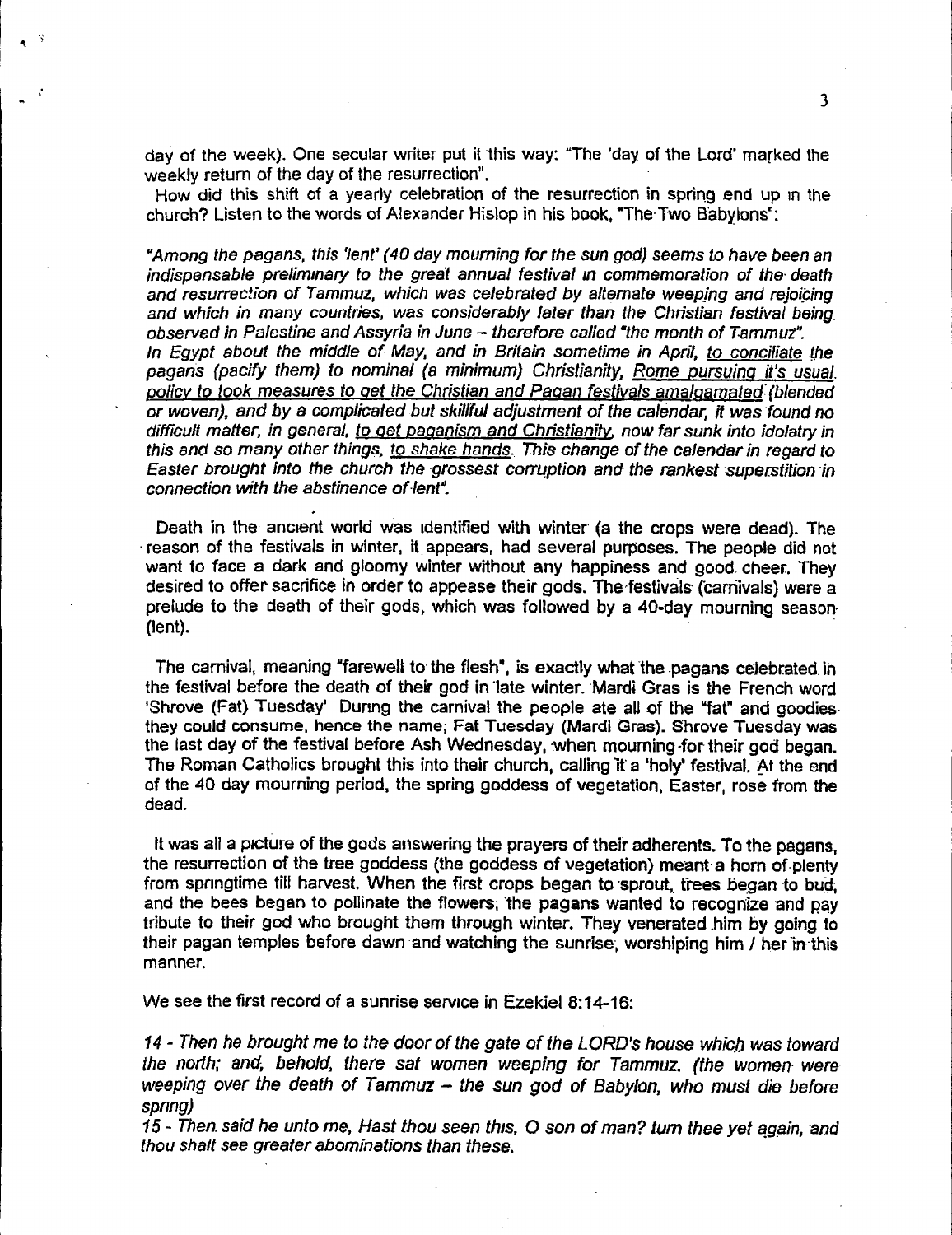16 - *And he brought* me *into the mner court* of *the LORD's* house, *and, behold, at the door of the temple. of the LORD, between the porch and the altar, were about nve and twenty men, with their backs toward the temple of the LORD, and their faces toward (he east; and they worshipped the sun toward the east.*

4

This is a sunrise service in Israel for the sun god Tammuz. The women were apparently in mourning for the dead god Tammuz in the 40-day period (lent). After this penod the sun god *I* goddess of spring would resurrect, hence the worship of this god of the east (Easter), as the sun was rising (the sunrise service).

When spring brought new buds as nature began to bloom, the pagans felt they must further honor the sun. Since the trees and the flowers had new 'clothes', they would all come to the sunrise service'in new Easter clothes. This is where we get the new Easter outfits that have become a fixture in Amenca.

The Easter parade in the early 20<sup>th</sup> century in America was a procession of woman in large cities, particularly in New York City. They would put on their Easter bonnets (hats) with large plumes possessing of many bright and vivid colors, and parade up and down the main avenue (5<sup>th</sup> Ave. in New York) on Easter Sunday, showing off their new Easter clothes. They were parading in their pride.

Babylon mothered all idolatry (Rev. 17:5) on this doctrine: "Let us make us a name (pride)". Irving Berlin, the famous songwriter of the early 1900's, wrote a song to this custom in New York City, called "The Easter Parade". .

All of our pagan customs date back to sun (fire) and moon (tree) worship of antiquity. Here are God's words concerning these pagan rituals:

*Lev 18:30 - Therefore shall ye keep mine ordinance. that* ye *commit not anyone* of *these abominable customs, which were committed before you, and that* ye *defile not yourselves therein: I am the LORD your God.*

*Jer 10:1-4*

1- *Hear* ye *the word which the LORD speaketh unto you.* 0 *house of Israel:*

2 - *Thus salth the LORD, Learn not the way of the heathen. and be not dismayed at the signs* of *heaven; for the heathen are dismayed* at *them.*

3 \_.*For the customs of the people are vain: for one cutteth* a *tree out of the forest, the work of the hands* of *the workman, with the axe.*

4 - *They deck it with silver and with gold; they fasten it with nails and with hammers, that it move not. (This is the Christmas tree* or *the tree goddess of vegetation).*

*Deut* 4:2 - *Ve shall not add unto the word which I command you, neither shall* ye *diminish ought from it, that* ye *may keep the commandments* of *the LORD* your God *which I command you.*

*Deut* 12:32 - *What thing soever I command you, observe to do it: thou shalt not add thereto, nor diminish from it.*

## *PraY 30:5-:6*

5 - *E.very word* of *God is pure: he is* a *shield unto them that put their trust in him.*

6 - *Add thou not unto his words, lest he reprove thee, and thou be found* a *liar.*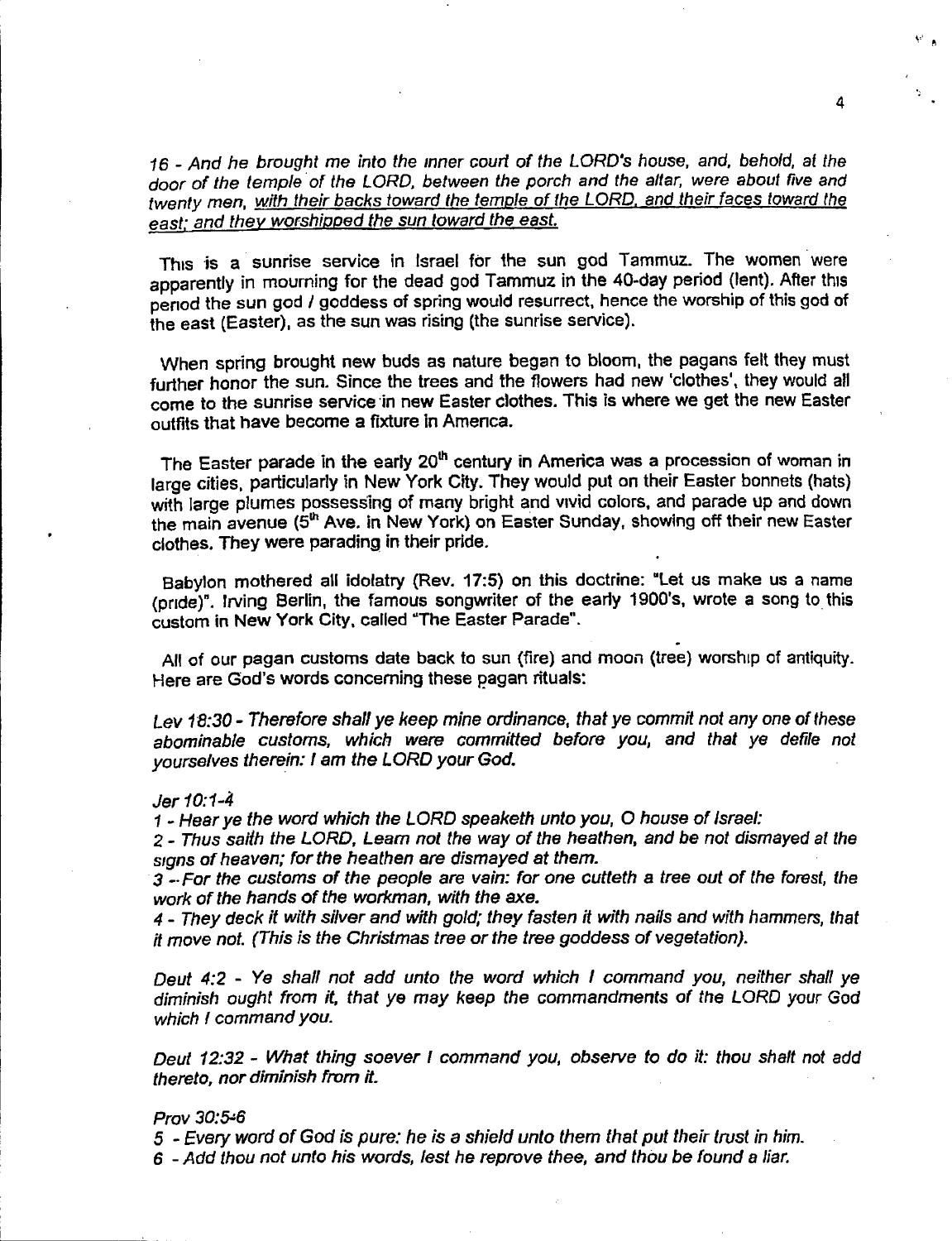You will notice that the tree god is androgynous - sometimes male, sometimes female. It had many different names in different cultures. The yearly celebration of the resurrection was not about Jesus, but about the resurrection of spring vegetation, which was transformed into a god in the minds of the people.

The resurrection of Jesus was celebrated every week on the first day of the week Sunday). The early church would meet together in what they termed the 'Agape love feast'. The Bible refers to this  $1<sup>st</sup>$  day fellowship:

*Acts 20:7 ~ And upon the first day of the week, when the disciples came together to break bread, Paul preached unto them, ready to depart on the morrow; and continued his speech until midnight.*

*2 Peter* 2:13 .:..*(speaking* of *natural brute beasts made to be taken and destroyed vessels of wrath) Spots they are (on the love feast), and blemishes, sporting themselves with their own deceivings while they feast with you;*

We meet today on the first day of the week in a spiritual love feast  $-$  eating of the word of God. When the bible speaks of resurrection In the English, it is not talking about the resurrection of Jesus from a tomb. The common word for 'resurrection' in the Greek is *anastasis* (Strong's # 386). ThiS Greek word, anastasis, IS always in the feminine gender. Since Jesus is not a female, it cannot be speaking of Him. The answer is in the definition of the word.

Anastasis (resurrection) means to come to life after dying. This is talking about the wife (bnde of Christ), the church (feminine gender). We must take our cross and die daily (Luke 9:23 - 1 Cor. 15:31). This means that we must resurrect (as the church *I* bride *I* female) daily. The following are verses concerning the resurrection (feminine gender):

*John* 11:25. *Jesus said unto her, I* am *the resurrection, and the.life: he that believeth in me, though he were dead, yet shall he live:*

*Acts* 1:22 - *Beginning from the baptism of John, unto that same day that he was taken up from us, must one be ordained to be* a *witness with us* of *his resurrection. (one must witness with us of the resurrection* of *Christ in us daily)*

## *2 Tim 2:16-18*

I ••

16 - *But shun profane and vain babblings, (kenophonia - empty sound. fruitless discussion) for they will increase unto more ungodliness.*

17 - *And their word will eat as.doth* a *canker: of whom is Hymenaeus and Philetus; (two young preachers at Ephesus preaching error)*

*1B - Who concerning the truth have en-ed, saying that the resurrection is past already; and overthrow the faith* of *some.*

These two young preachers, Hymenaeus and Philetus, were saying that the resurrection (fern. Gender) of Christ in His church was one time in the past. The Greek word for 'past' is ginomai (Strong's # 1096) meaning, 'to cause to be' or 'become or come mto being' Past is an Infinitive (verbal noun). It has verbal character, and it is perfect tense. This means that the present condition is due to a past action or happening.